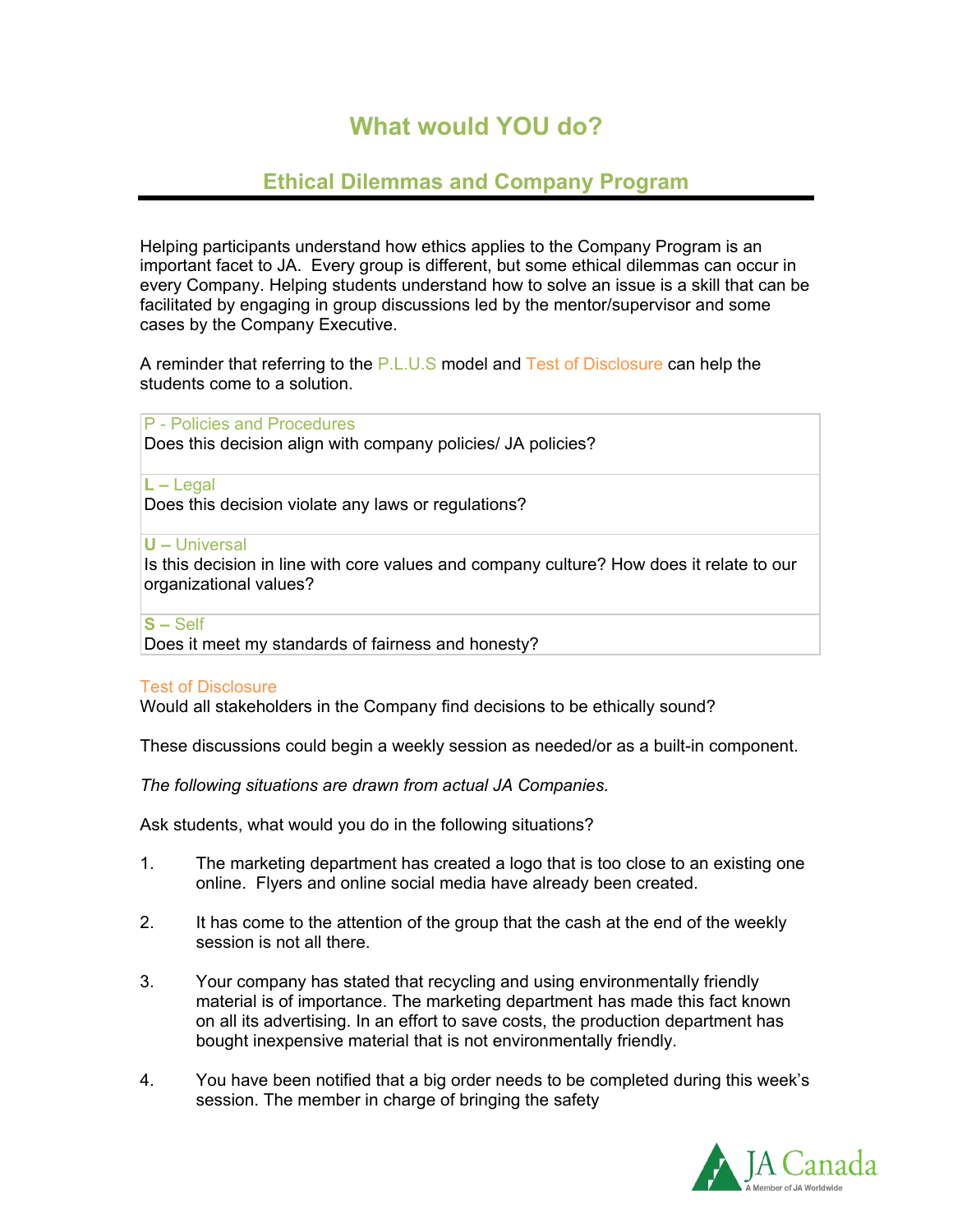goggles and gloves forgets to bring the equipment. The big order will bring a lot of money into the Company. How do you proceed?

- 5. Your Company has achieved the goal of making 100 candles. Someone in the Company takes one home to try and the candle does not light as the production company did not use proper wick, but just thick string they thought was wick. Someone suggests selling all the candles anyway as the business will be closing in a few weeks.
- 6. In an effort to compete against another JA Company making the same product as yours, a team member suggests that you put on the label of your Bath Bomb the claim that a customer will lose weight.
- 7. In an effort to be environmentally conscious, your production department decides to make hand-sewn packaging made out of pieces of old pillowcases. It takes a lot of time to measure, cut-out and sew each bag. The customers have responded well to this initiative and sales are going well. In an effort to save time, you find out one of your members has gone home and had their grandmother sew a ton for free. She has not been paid to do so and does not want to receive money.
- 8. A local business person/parent has offered to donate money to your business if their business name came be part of your packaging. The money is badly needed but all the shares have been sold already. Someone suggests that noone needs to know where the money has come from.
- 9. In your department, there are complaints about the Company President. The members do not think the President is living up to the expectations of the job. Some of the comments have become very negative online in private social media communications between members. As well, comments about the president are now being made known to people outside the Company. How do you proceed?
- 10. One member of the Company has not contributed anything at the last two sessions. You have heard that they are telling people outside of JA that they have only joined the program to put JA on their resume. At the last few weekly sessions, they sit and play on their phones. What should be done?
- 11. At a sales event, a competitor approaches you and asks where your company was buying their supplies. As well, the competitor asks how much money your business has made. How do you deal with it?
- 12. You have heard that a JA Company in another school has stated they are going to donate 10% of their profit to a charitable organization. You have a friend in the company that tells you that in private sessions they have no intention of doing so.
- 13. You have found out that a Company has a mentor who is a teacher at one school in the morning, before driving to your school in the afternoon. The product the Company is making requires expensive shop tools. The teacher has been doing all the necessary wood cutting and bringing it in ready for the weekly sessions.